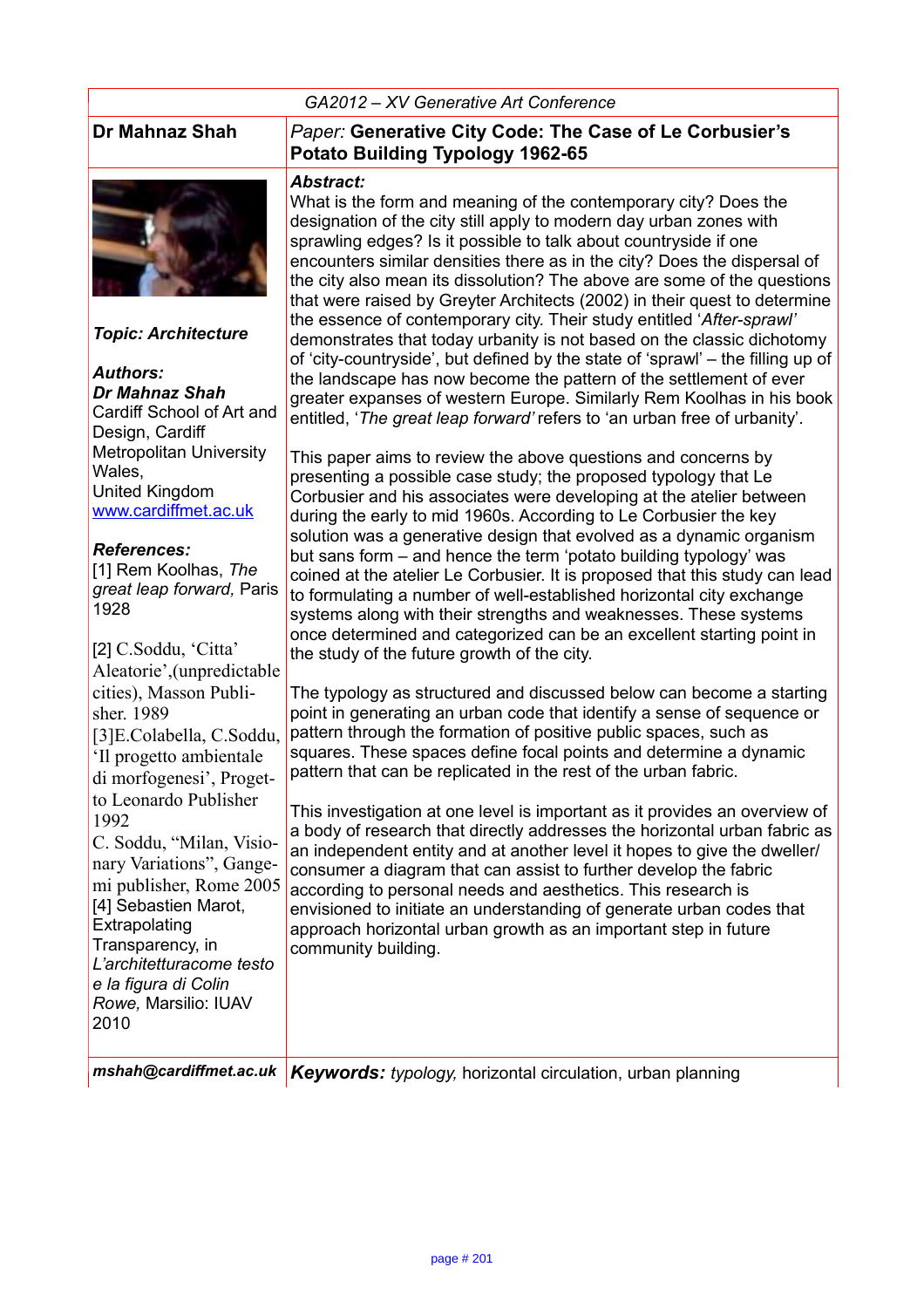# **Le Corbusier's Potato Building Typology 1962–1965: An Analysis**

#### **Dr Mahnaz Shah**

*Cardiff School of Art and Design, Cardiff Metropolitan University, Wales United Kingdom www.cardiffmet.ac.uk e-mail: mshah@cardiffmet.ac.uk*

## **Abstract**

- What is the form and meaning of the contemporary city? Does the designation of the city still apply to modern day urban zones with sprawling edges? Is it possible to talk about countryside if one encounters similar densities there as in the city? Does the dispersal of the city also mean its dissolution? The above are some of the questions that were raised by Greyter Architects (2002) in their quest to determine the essence of contemporary city. Their study entitled '*After-sprawl'* demonstrates that today urbanity is not based on the classic dichotomy of 'city-countryside', but defined by the state of 'sprawl' – the filling up of the landscape has now become the pattern of the settlement of ever greater expanses of western Europe. Similarly Rem Koolhas in his book entitled, '*The great leap forward'* refers to 'an urban free of urbanity'.
- This paper aims to review the above questions and concerns by by presenting a possible case study; the proposed typology that Le Corbusier and his associates were developing at the atelier between during the early to mid 1960s. According to Le Corbusier the key solution was a generative design that evolved as a dynamic organism but sans form – and hence the term 'potato building typology' was coined at the atelier Le Corbusier. It is proposed that this study can lead to formulating a number of well-established horizontal city exchange systems along with their strengths and weaknesses. These systems once determined and categorized can be an excellent starting point in the study of the future growth of the city.
- The typology as structured and discussed below can become a starting point in generating an urban code that identify a sense of sequence or pattern through the formation of positive public spaces, such as squares. These spaces define focal points and determine a dynamic pattern that can be replicated in the rest of the urban fabric.
- This investigation at one level is important as it provides an overview of a body of research that directly addresses the horizontal urban fabric as an independent entity and at another level it hopes to give the dweller/ consumer a diagram that can assist to further develop the fabric according to personal needs and aesthetics. This research is envisioned to initiate an understanding of generate urban codes that approach horizontal urban growth as an important step in future community building.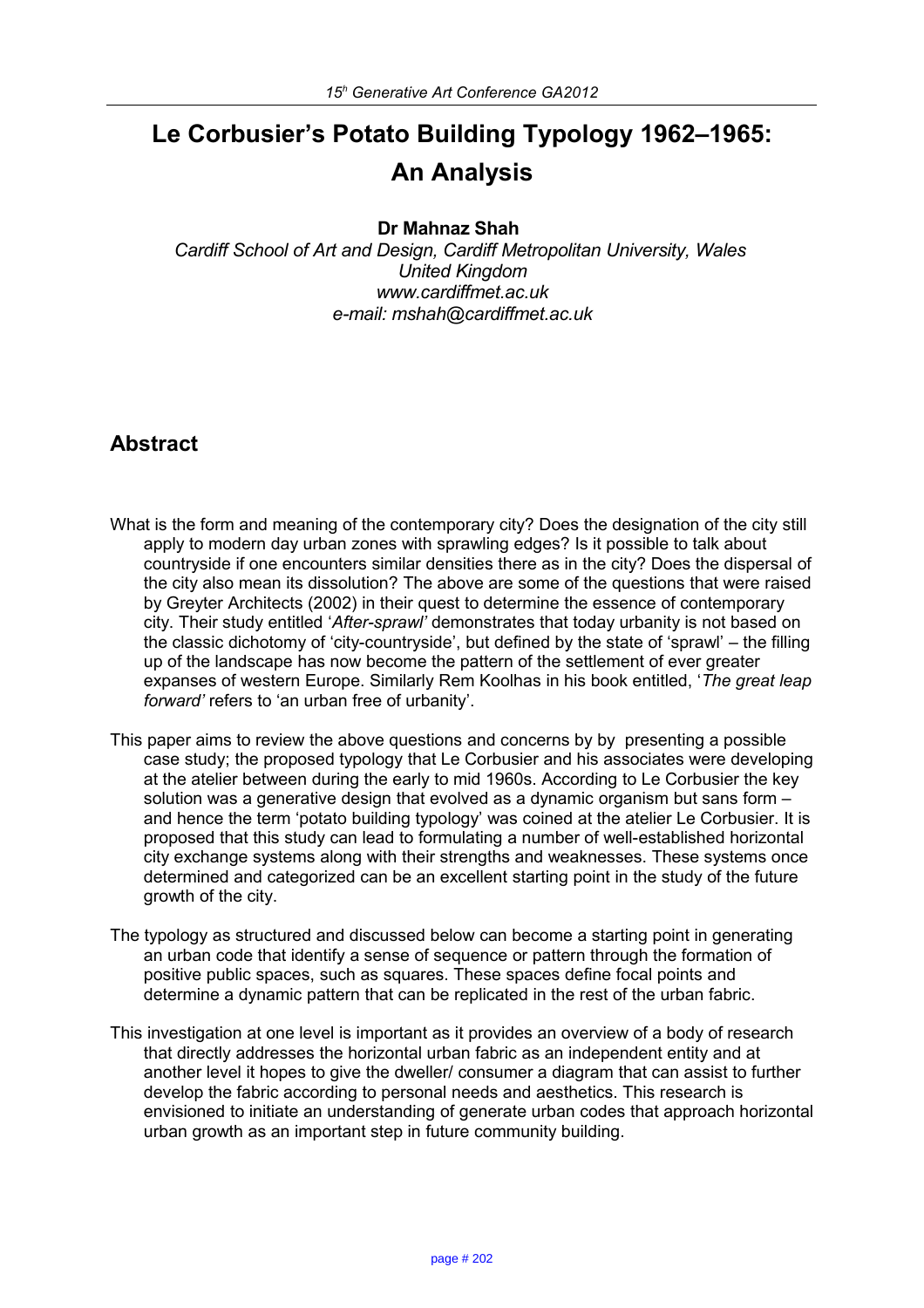## **Introduction**

Late  $20<sup>th</sup>$  century and early  $21<sup>st</sup>$  century architectural and urban discourses are replete with the catch-phrases 'horizontal urban sprawls' and 'after-sprawls' respectively, as urban and architectural theorist and historians try to grapple with the increasing complexity of the contemporary city's expanding perimeters and infrastructural design and logic.

It is important to review the above questions and concerns by a detailed study of past and present horizontal city systems, in particular a number of select medieval water cities. It is proposed that the study will determine a number of well-established horizontal city exchange systems along with their strengths and weaknesses. These systems once determined and categorized can be an excellent starting point in the study of the future growth of the city.

The resultant project is envisioned as generating an urban code that identify a sense of sequence or pattern through the formation of positive public spaces, such as squares. These spaces will define focal points and determine a dynamic pattern that can be replicated in the rest of the urban fabric. Initially this exercise maybe of a purely aesthetic nature, however after a number of patterns are determined, then geometries can be identified and applied to the rest of a proposed urban fabric – from positive public spaces to private dwellings.

As a case study I will present the lesser known research of the Swiss/French Architect Le Corbusier's oeuvre particularly in the final years of his life; the parameters of Potato Building typology – with its direct affinity to the medieval urban configuration of the city of Venice, will be introduced along with the possible future direction in devising it as a generative urban code.

## **Research Direction**

- The research aims to analytically deconstruct the modern day city's horizontal expansions, to locate its essentially weak design elements and then reconstruct a computational alternative horizontal expansion, by a series of generative codes derived from the detailed analysis of select medieval cities, in particular the medieval water cities, for their distinct essence and characteristics.
- This decision has been taken by keeping in account the importance and dynamism of water in most European cities. In the '*Water Cities'* exhibition held at the 2<sup>nd</sup> *International Architectural Biennale Rotterdam* (2005), it was argued that a great many European towns and urban expansions have usually been shaped by the infrastructure and rail connections when – considering the water tradition in most western European cities, one would expect the planners to take advantage of the rivers, the coast, the tidal basins and the lakes. According to Adriaan Geuze, the curator of the Biennale: these (water areas) are the very places where you can develop attractive towns and cities, but this turns out to be exceptional.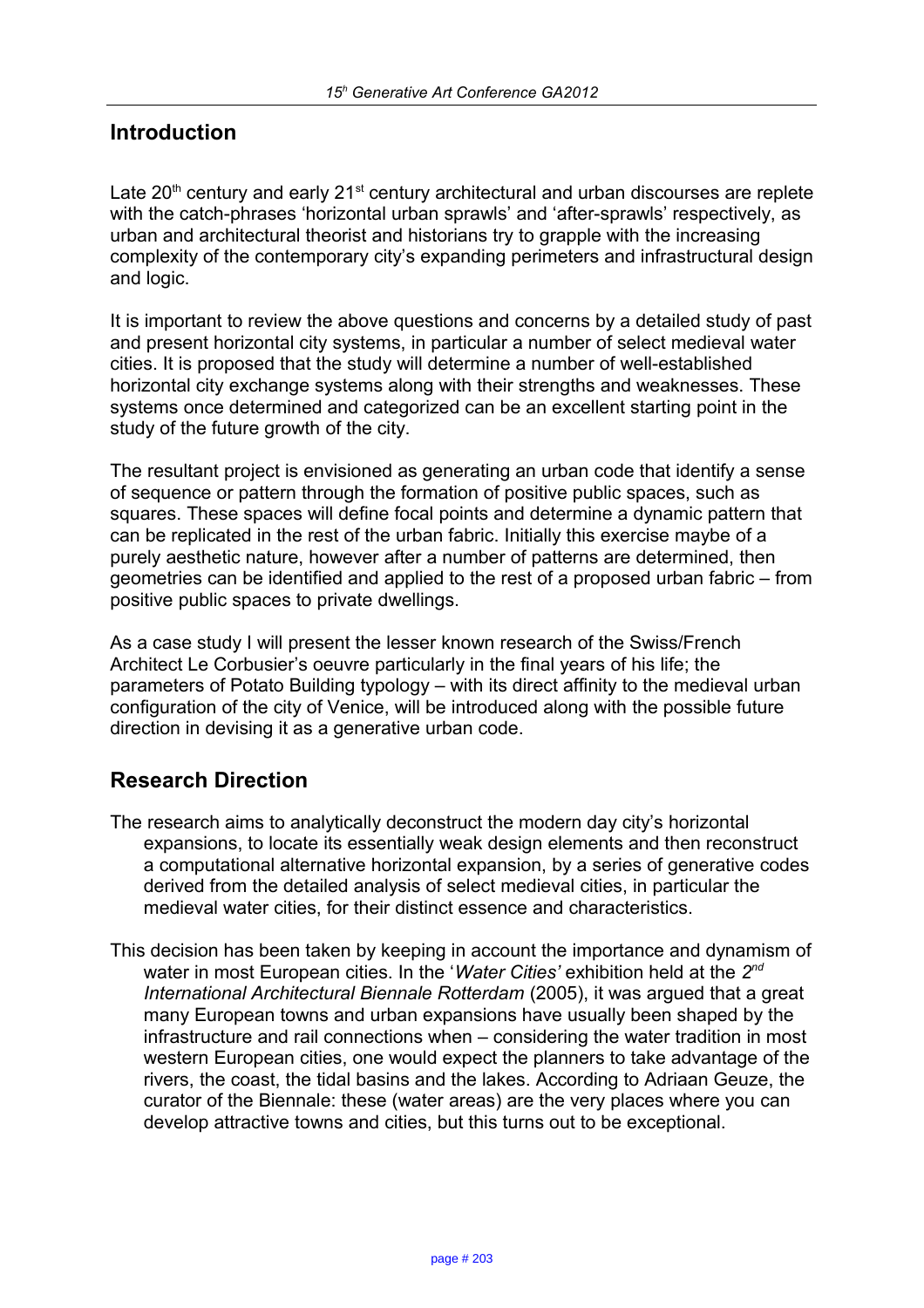It is hoped that the study will contribute in the research to revive the essence of the ever-expanding contemporary city along with providing a series of generative codes to determine proposed future urban models to determine city's horizontal expansions.

## **Research Method**

The method used will be based on the Generative Design approach as introduced by Prof. Celestino Soddu at the Generative Design Lab, Department of Architecture and Planning, Politecnico di Milano University, Milan.

Generative Design is a logical synthesis of a creative process using transformation rules (algorithms). It can be realized to design a program that is able to simulate this process and to generate outputs as 3D models of architecture, cities and objects. The ability to design accurate 3D models based on the diagrammatic representations of the spatial configurations as determined by the above detailed onsite studies would be extremely beneficial in a number of ways:

- 1. Generative Design could be represented like a morphogenetic meta-project, an organized idea of "how to run" a design process.
- 2. It involves subjectivities going more in depth into complexity of (architectural, town environment, industrial objects…) designed artificial systems.
- 3. It has the ability to move from axonometric to perspective view. Adding subjectivity one can move from the axonometric representation, "objective" because free from subjective views but limited by the dimension of the sheet, to the perspective view that, using subjective points of view, can represent the infinite in one sheet and, following that, the increasing complexity of represented systems.

## **Design strategy**

- The proposed research outlined above will be an initial attempt in determining the horizontal exchange system of the contemporary city along with its future expansions, through the lens of past planning solutions and their reinterpretations in the current urban scenario.
- Le Corbusier in his final Venice Hospital Project 1964-65, did try to attempt a similar planning solution (by trying to replicate the program of the city of Venice in his hospital project – this was studies in depth in the author's PhD research study). However his untimely death in 1965 – a year after his acceptance to design the hospital project, halted the project, along with further research along the lines of developing a unique typology that he termed as the potato building typology.
- Given an opportunity this research hopes to continue in the tradition of looking in the past for the solutions of the future. Along with deriving 'state of the art' city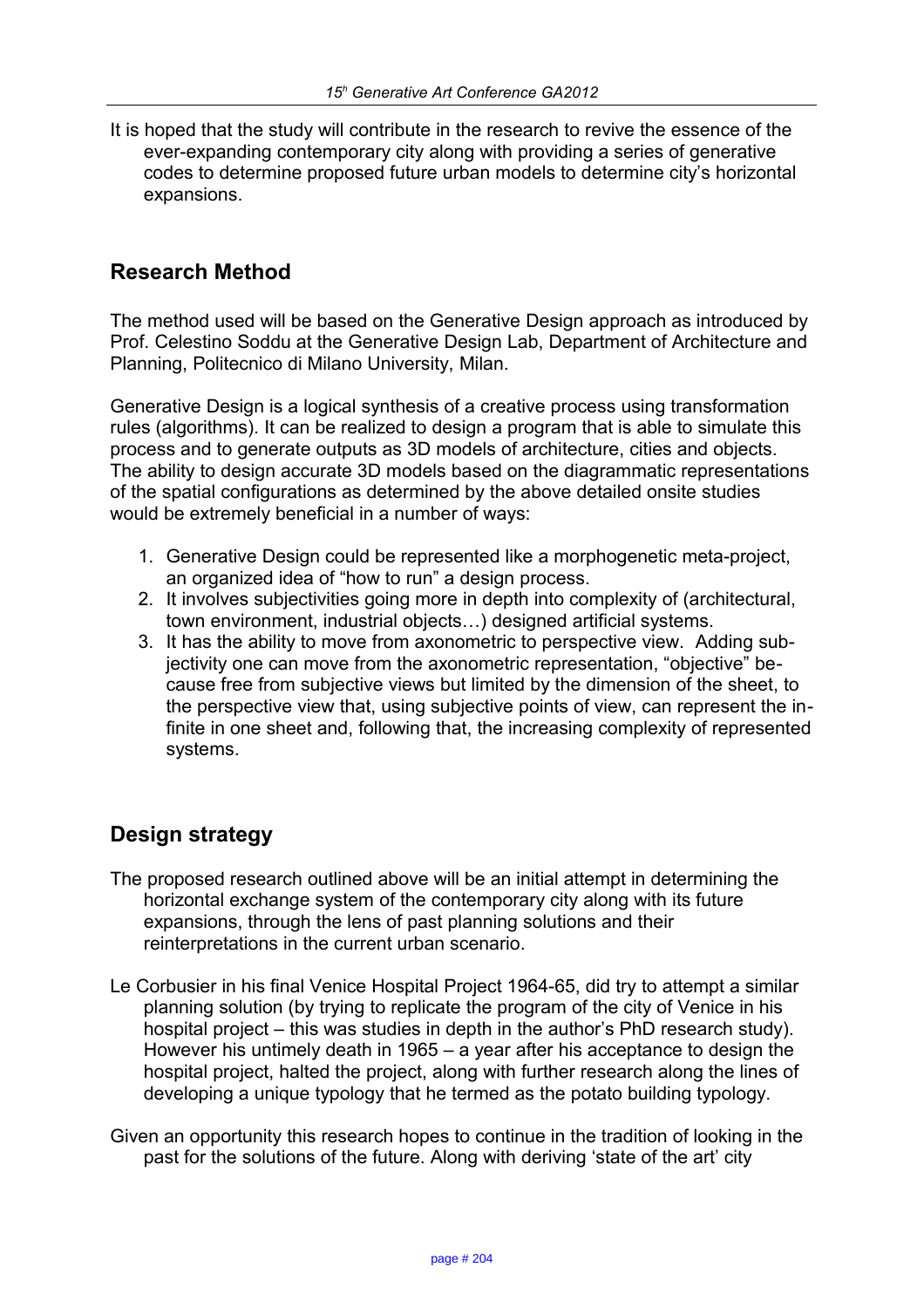sequences and patterns as generative codes, determined by the generative design method. It is hoped that these will be further explored and modified by the designers of the future.

- The uniqueness of the Generative Design method lies in the fact that it is a subjective operative meta-project, that can be used to design a kind of artificial objects, an artificial DNA of a species of objects because is oriented to set up a process and not only to reach one result. More, it defines and renders explicit all the steps of a "normal" design process, from the first sketch to the final executive project.
- The generative design approach is not a technology but a philosophy. It identifies a particular approach to understand, design and manage the incoming complexity of artificial systems, cities, architectures, environment, objects. It can be easily transformed in technological tools because it uses transforming rules that can be easily written in algorithms.

The proposed research can be succinctly outlined into three main phases:

Initial phase includes an in-depth investigation of the urban configuration of medieval horizontal city planning. The case study presented is an initial step in this direction.

Second phase requires the consolidation of the above research to identify coherent and efficient horizontal city systems that can be translated and applied in the future horizontal growth of the city.

And the third phase is to create Generative codes, based on the above system analysis and formally apply these by using the Generative Design Method in the virtual context – so as to critically evaluate its viability and application in proposed actual case studies.

## **Case Study: Le Corbusier's Potato Building Typology 1962–65**

Une telle disposition des bâtiments est une *conception paysagiste*. nous connaissions le site a merveille; nous sommes loin de la ville, le lac, les arbres, les prairies, les montagnes, des horizons immenses. On ne pouvait songer a une conception urbaine, forum, piazza de Venise, place de l'opéra, etc., ou des successions de rues, de places, des masses de bâtisses diverses peuvent épauler les coupoles ou les dômes couronnant une composition pyramidale. Chez nous, la fermeté n'était point dans des soubassements cyclopéens ; elle était en haut, sur le ciel, par la ligne impeccable d'une unique horizontale.

Le Corbusier 1928

As noted above during the later part of his life Le Corbusier moved away from his initial summation of a figure-ground discourse to more of an inside-outside discourse where the distinction between urban/landscape and architecture/builtobject becomes secondary and almost irrelevant. In this section I will provide a brief overview of Le Corbusier's extrapolation on the concept of the horizontal within his design vocabulary and hence to further define and therefore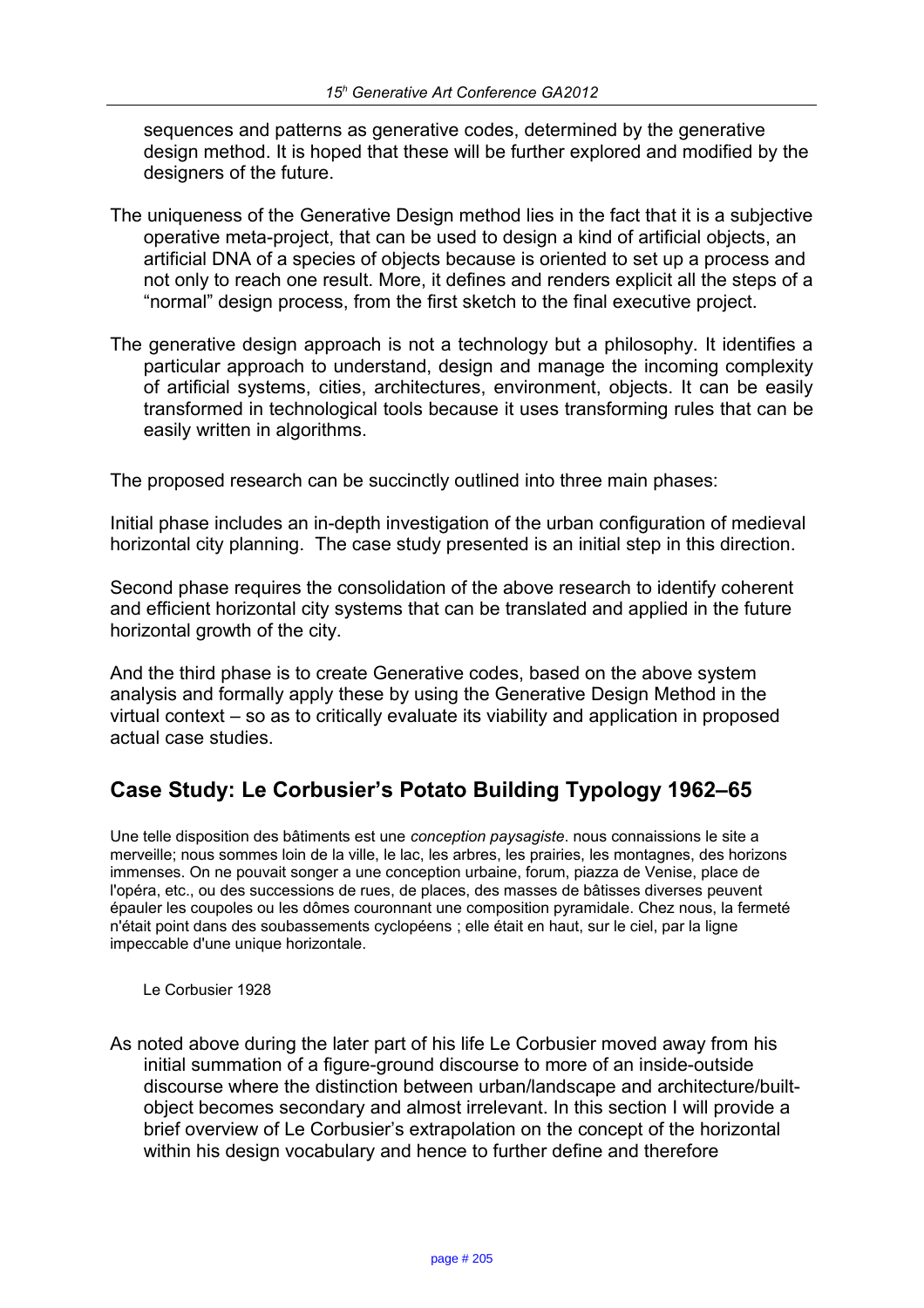understand the significance of the potato building typology.

The key drawings that are now considered as part of Potato building typology studies series are archived under two main projects: the Venice hospital project 1962–1965 included a single yet extremely significant sketch by Le Corbusier and the Musée du XXe siècle, Nanterre, France, 1965, which includes the 16 sketches these are now considered the main point of reference to the typology.





Fig. 1 a,b and c. select drawings from Le Corbusier's Potato building typology series CCA Montreal.

The above drawings distinctly reference the proposed hospital for Venice along with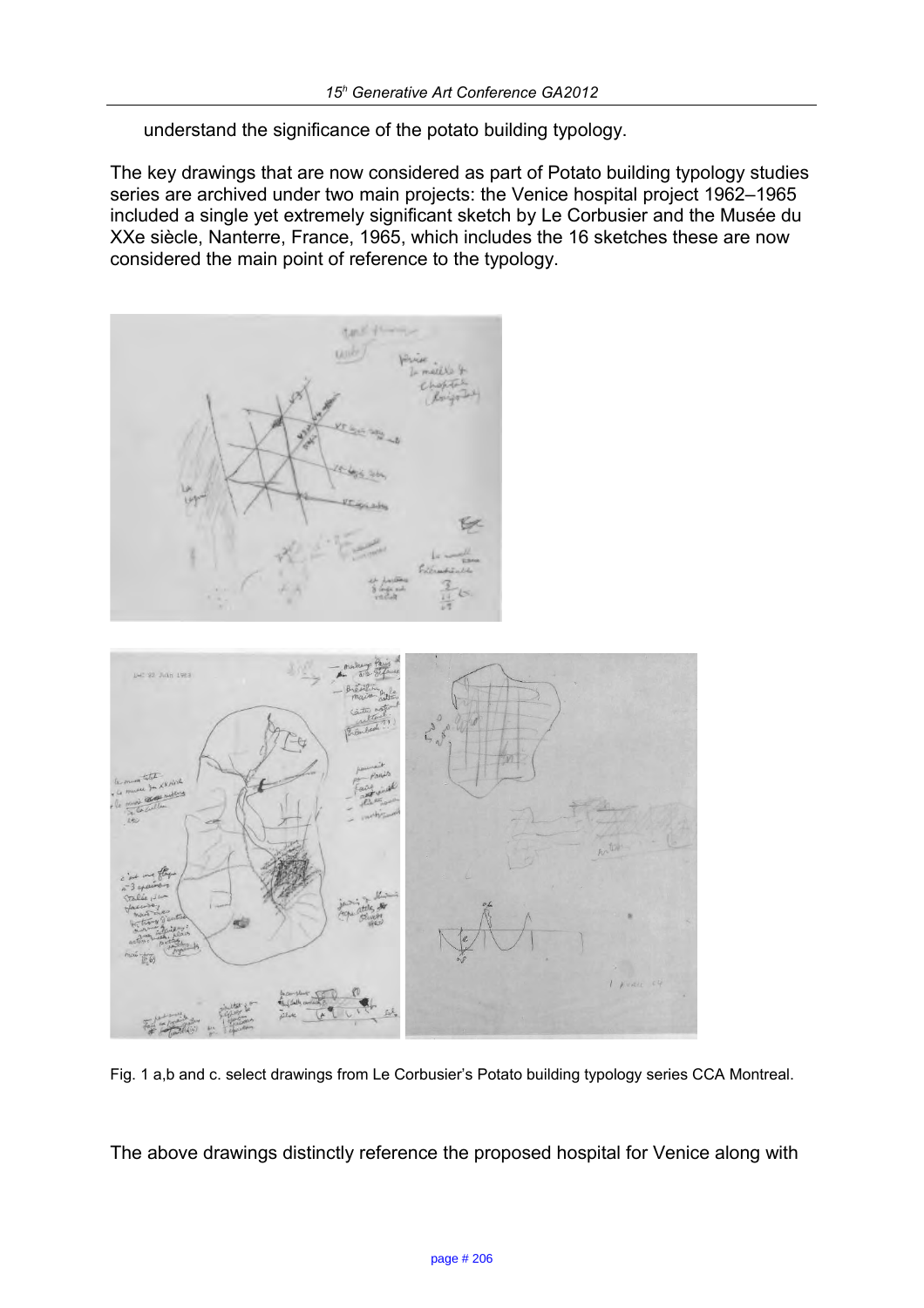the city itself as important guiding principles in the study of horizontal structures and possible sprawls. Le Corbusier identifies:

- 1. Venice as a Mesh, outlining the schematic relationship between the lagoon, the *rii* and the *calli*. The proposed hospital project referenced as an important example of this horizontal mesh.
- 2. Type solution: *sans façade*. Identifying three points of entry, through the interior streets, courts and patios.
- 3. The logic of the horizontal circulation system is emphasized as well as a restricted building height. The piloti to create a porous geometrical structure.

Based on the above analysis, it can be postulated that in the studies of the 'Potato Building' typology, the medieval urban configuration of the city of Venice was used as a diagram to determine the logic of horizontal circulation in resolving urban planning issues.

It should however be noted here that for Le Corbusier this horizontality of the site, and or the broader sense of horizontal circulation may have acted as a principle of abstraction, in which he continued to disturb and retract the observer at his will. This is further substantiated in Rowe's analysis:

In this idea of disturbing, rather than providing immediate pleasure for the eye, the element of delight in modern architecture appears chiefly to lie. An intense precision or an exaggerated rusticity of detail is presented within the bounds of a strictly conceived complex of planned obscurity; and a labyrinthine scheme is offered which frustrates the eye by intensifying the visual pleasure of individual episodes, in themselves only to become coherent as a result of a mental act of reconstruction.[15]

The idea of a 'mental act of reconstruction' remains an important element in Le Corbusier's later projects and it seems is the key element in understanding the new typology that he was developing at the atelier. In *Une Maison, un palais* (1928) Le Corbusier had identified this mental construct by stating: Jamais l'œuvre architecturale participant du site qui l'entoure n'a dit son dernier mot. [16]

What Le Corbusier initiated in 1928 as an ongoing horizontal discourse between the built object and site, developed in his later years as a substantially dynamic and discursive exercise between a number of horizontally stratified internal and external urban/architectural mechanisms that both connect and refute the viability of the voids and spaces.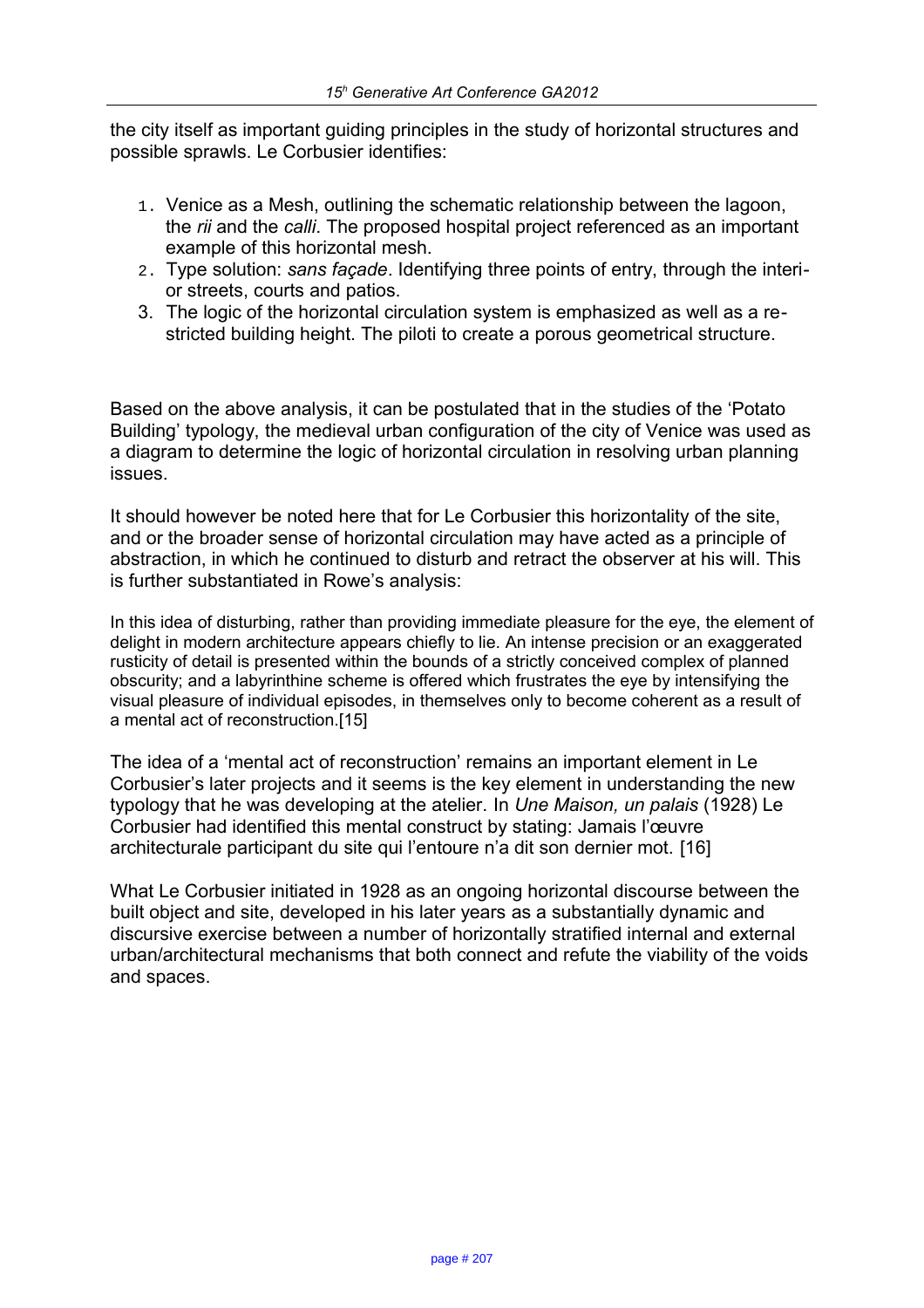## **Grid-Field-Diagram: Re-contextualizing the typology**

Le Corbuiser in a sense introduced a diagram of a typology or rather a dynamic 'urban field'. The essential diagrammatic qualities of this field can be accessed on the basis of an analysis of the city of Venice, with its unique medieval topological growth, its horizontality and irregularity, as the sketches above illustrate.

However, Alan Colquhoun points out that, a diagram can be a number of interpretations based on certain rules. It therefore gives a concept in its simplest form, and in actuality does not correspond to the object of study, but rather is a reduction.[1]

Given the above definition of the diagram by Colquhoun, it can be argued that Quatremere de Quincy's definition of the type, is similar to that of a diagram: the idea of an element which should itself serve as a rule of a model. Here again the rule is presented as the basic possible denominator of a design method, which can be applied and interpreted in a number of ways. Similarly Guilio Carlo Argan's types, approximating archetypes, are regressed or reduced to a common 'root form', type here is more a principle allowing for variation, rather than an a priori set of fixed entities. [2]

The use of typology as a design method acknowledges the presence of precedence, this precedence according to Colquhoun, is an instrument of cultural memory, and operates as a condition of architectural meaning.[3] Memory and meaning are both subjective entities and take occasional recourse to intuition. According to the Italian theorist Tomas Maldonado:

The area of pure intuition must be based on a knowledge of past solutions applied to related problems, and that creation is a process of adapting forms derived either from past needs or from past aesthetic ideologies to the need of the present.[4]

In the potato building typology Le Corbusier uses the city of Venice as the prime precedence. Here the city is analyzed for its past solutions, for its complexity, its history and its ability to integrate past aesthetic ideologies to the need of the contemporary sensibility. Le Corbusier adopts the physiology of the city history – a city built over large wooden stilts inserted in the salt waters – hence identifying the field like grid, rather than the medieval configuration of its urbanity in the form of the pinwheel system.

Le Corbusier was familiar with the city's historical development along with important artists and cartographers such as Cristoforo Sorte (1506 –1594), the use of Euclidian geometry featured prominently in most works of the time along with Palladio's *The Four books of Architecture* (1570) as a key text accentuating the inter-relatedness of the built object within the context of the immediate landscape.

The field like grid introduced by Le Corbusier in the potato building typology may also have been influenced by speculative geometry particularly popular during the high Renaissance. According to Cosgrove (2002) the speculative side of geometry was regarded as far more exalted than the practical, for only a theoretical discourse is certainty possible.[5]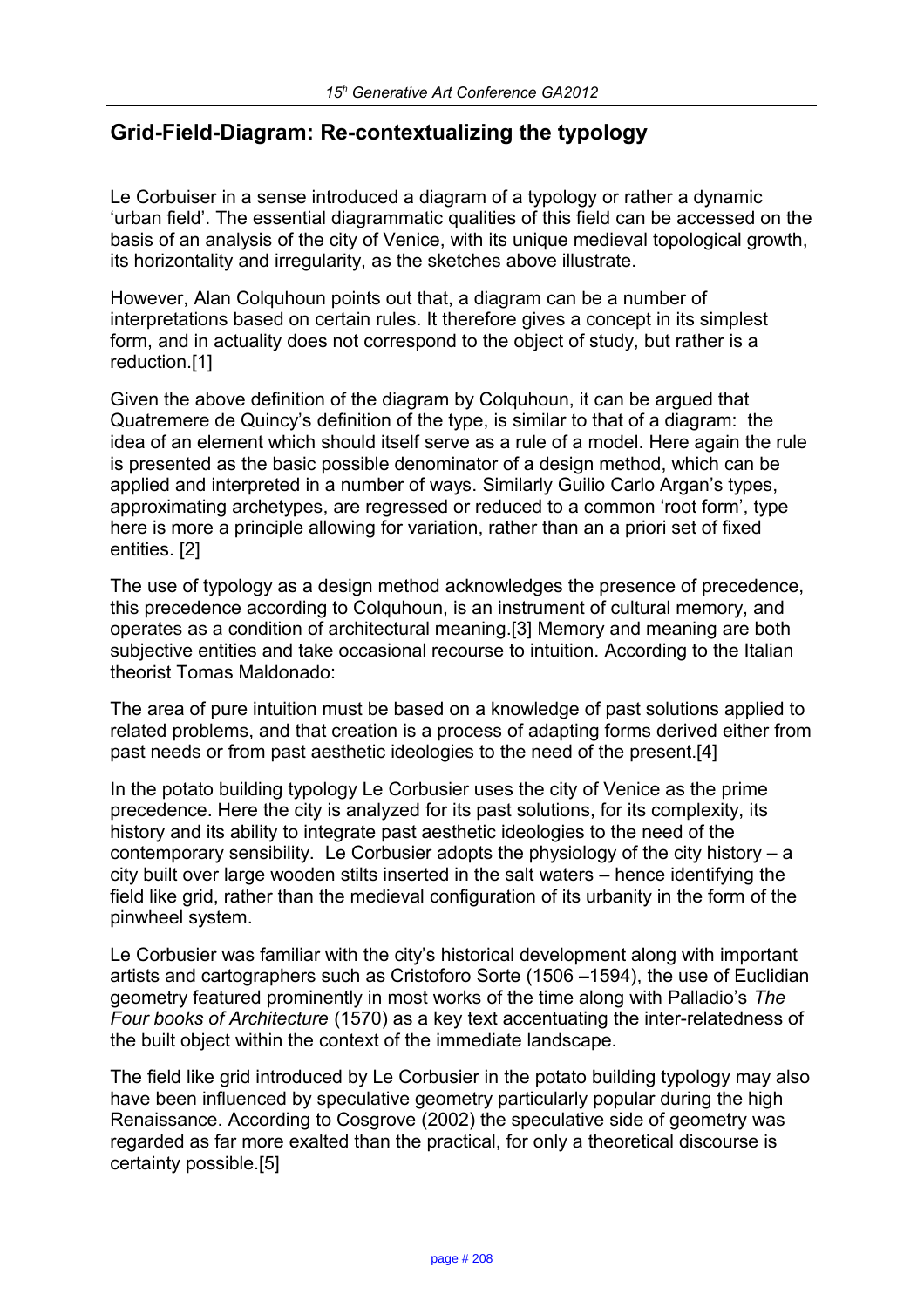The potato building typology can thus be given two main attributes; one relating to deterministic geometric type solutions and the other alluding to intuitive discourse based on plastic events. According to Le Corbusier, these plastic events; are not regulated by scholastic or academic formulae, they are free and innumerable.[6]

This can be particularly pertinent within the context of the recent shift of emphasis in architectural and urban projects – from the design of enclosed objects to the design and manipulation of larger urban surfaces. The effects of urbanization today are multiple and complex, but two are of particular significance with regard to planning and design.

- 1. First is the rise of new kinds of urban site. These are the ambiguous areas that are caught between enclaves. They may even be so extensive so as to constitute entire generic zones. These might be called *peripheral sites,* middle landscapes that are neither here nor there.
- 2. The second involves a fundamental paradigm shift from viewing cities in formal terms to looking at them in dynamic ways. Hence, familiar urban typologies of *square, park, district,* etc., are of less significance than the infrastructures, network flows, ambiguous spaces and other polymorphous conditions that constitute the contemporary metropolis. [7]

The design strategy proposed in the typology may have the capacity to increase its structural and programmatic capacity to support and diversify activities in time – even activities that cannot be determined in advance. Its importance lies in its ability to extend continuity while diversifying its range of services. [8] Rather than a fixed design strategy, the typology offers a framework for developing flexible uses as requirements change. A future analysis of the urban devices found within the typology may provide programmatic solutions to rebuilding, incorporating, connecting and intensifying generative architectural elements within the urban realm.

## **References**

- 1. Based on the author's discussion with Alan Colquhoun in London March 2008.
- 2. Giulio Carlo Argan, On the typology of architecture, in *Theorizing a new agenda for architecture: an anthology of architectural theory 1965 –1995*
- 3. Alan Colquhoun, Modern Architecture and Historicity in *Theorizing a new agenda for architecture: an anthology of architectural theory 1965 –1995*
- 4. Alan Colquhoun, Typology and Design Method in *Theorizing a new agenda for architecture: an anthology of architectural theory 1965–1995*
- 5. Dennis Cosgrove, the geometry of landscape: practical and speculative arts in the sixteenth century Venetian land territories. in *The iconography of landscape*. (2002) Ed, Cosgrove and Daniels pp.263-271
- 6. Alan Colquhoun, Typology and Design Method, in *Theorizing a new agenda for architecture: an anthology of architectural theory 1965 –1995* p. 253